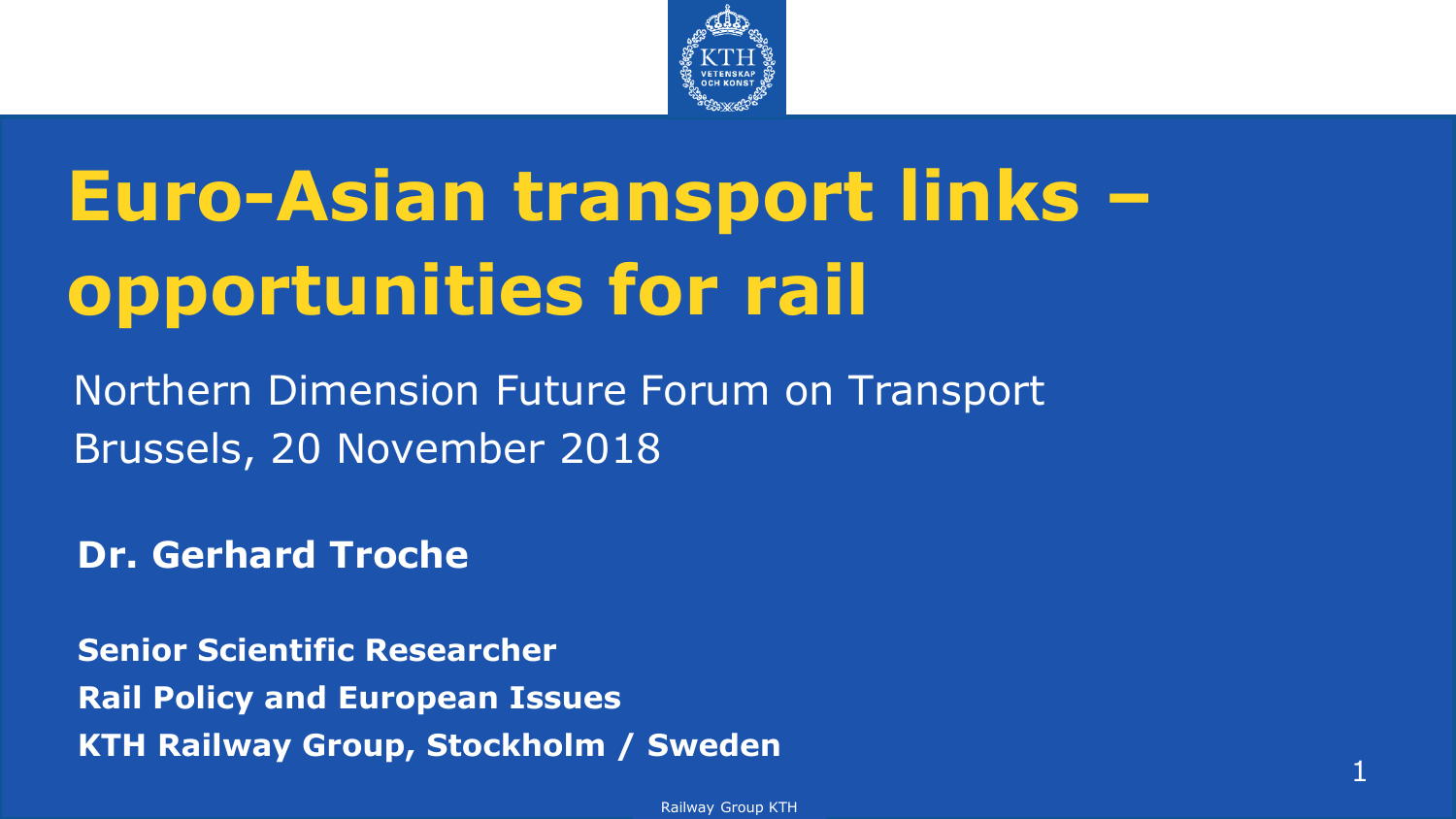

Development trends in Euro-Asian transport • Trend 1: Increasing trade volumes between EU and economies in Asia/China

• Trend 2: Increasing interest by shippers and freight transport operators in rail transport between China and EU as complement to maritime transport

**Trend 3: Russian initiatives to improve the Trans-**Siberian rail landbridge in terms of capacity, transit time and transport efficiency

• Trend 4: Chinese initiatives to develop new Euro-Asian transport routes (e.g. Iron Silk Road)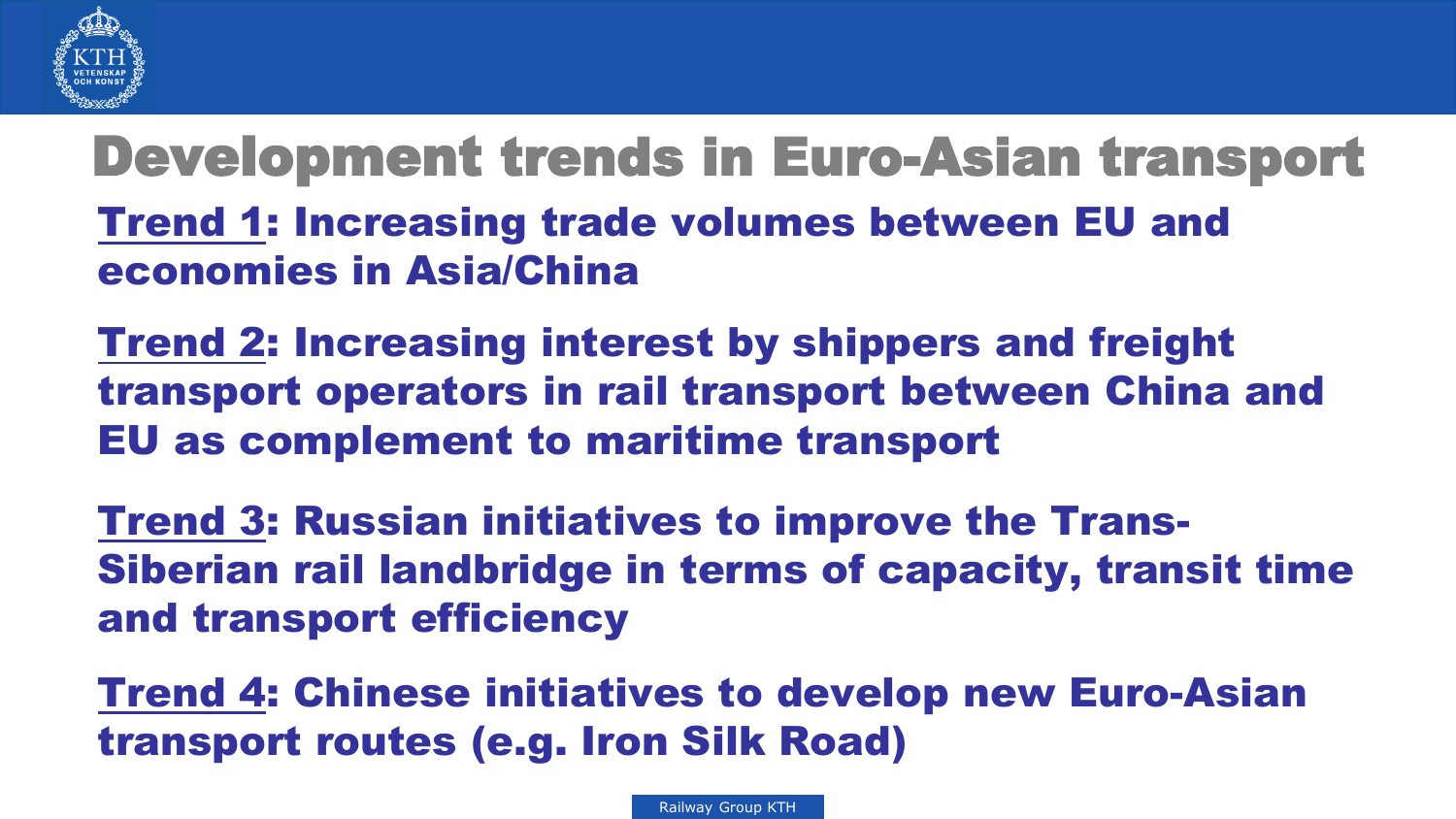

### Route options for Euro-Asian rail freight

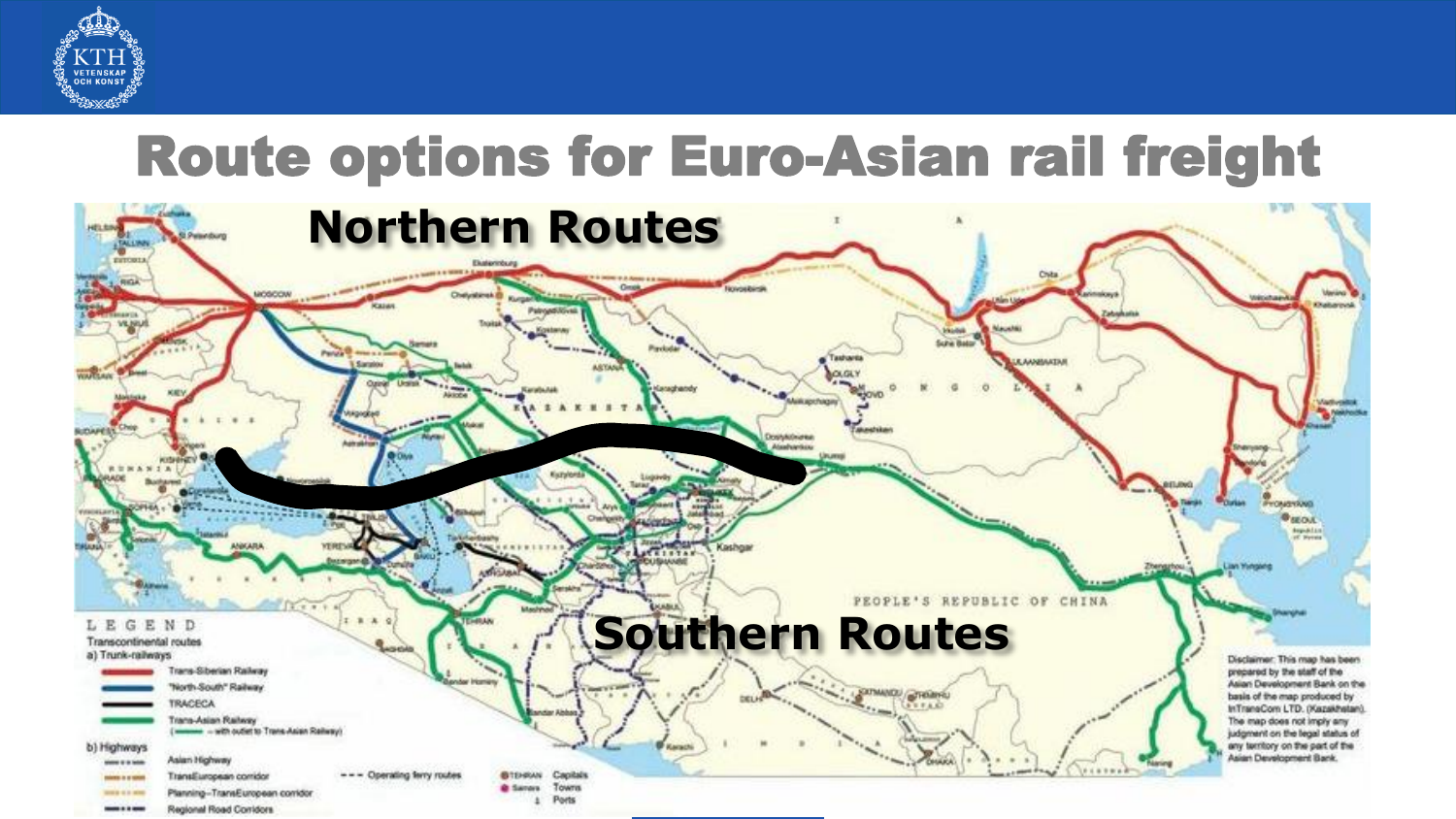

### Northern routes: Comparative analysis of route options

- Most running via Trans-Siberian Main Line incl. branches
	- Trans-Mandchurian Route
	- Trans-Mongolian Route
	- Trans-Kazakhian Route
- All northern routes passing on a shorter or (most often) longer section through Russia
- **Few border crossings**
- Distance advantage from most parts of China to most parts of Europe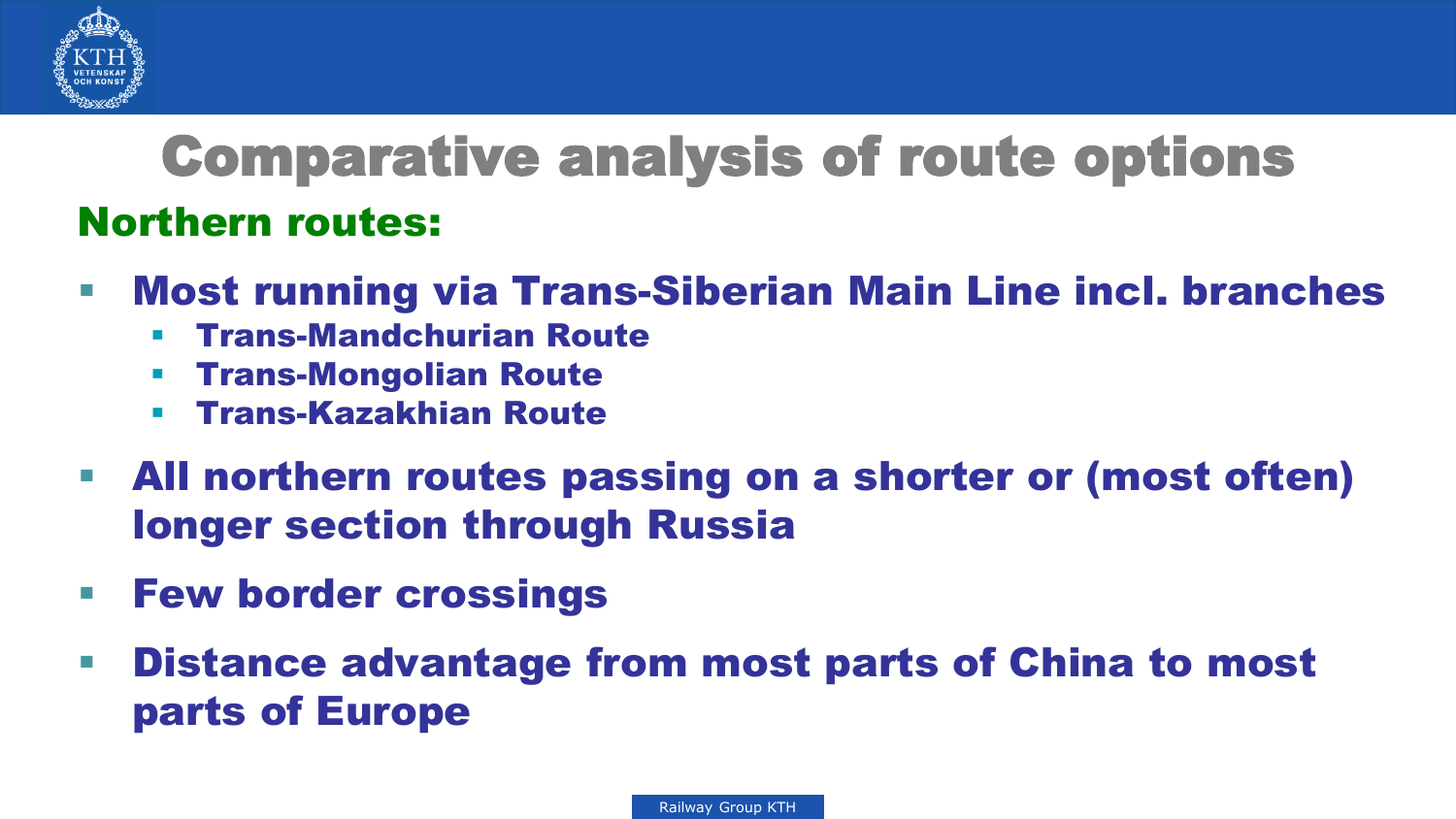

### Northern routes (cont.): Comparative analysis of route options

- High standard and good state of infrastructure further improvements of capacity and standard on-going
- **High transport efficiency due to relatively generous** infrastructure standards
- **High operational performance in terms of quality** (punctuality) and reliability
- Use of joint CIM/SMGS consignment note facilitates transport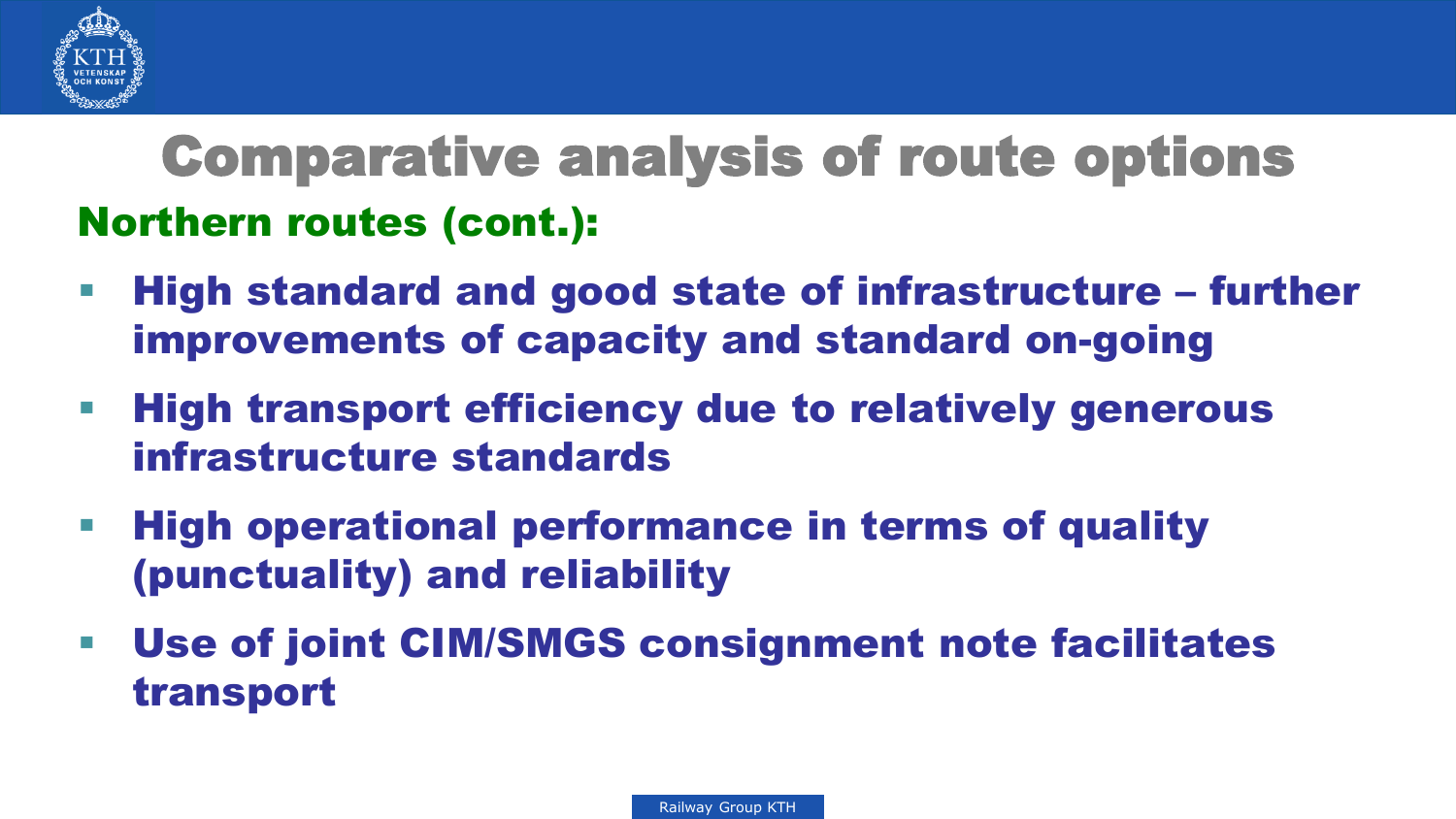

### Northern routes (cont.): Comparative analysis of route options

### Challenges:

- Need for change of gauge (1435  $\rightarrow$  1520  $\rightarrow$  1435)
- Geographical alignment less suitable to serve economies in Southern Asia, e.g. Middle East and India (though possibility currently emerges to combine Northern Routes with new RU-AZ-IR North-South corridor)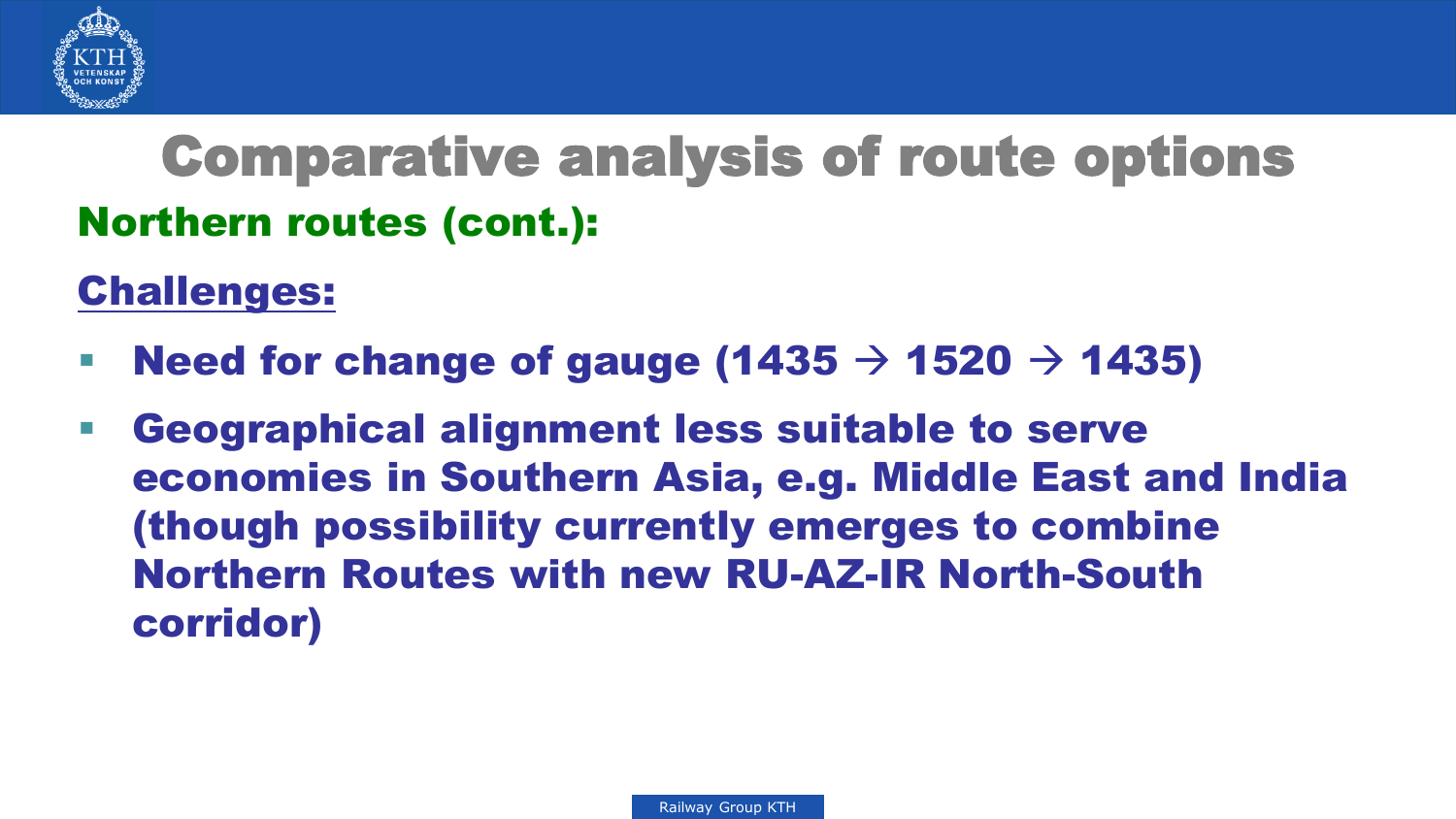

### Southern routes: Comparative analysis of route options

- Possibility to create a complement / alternative to Northern routes (creating certain "route competition")
- In certain route options in the long term potentially no need for change of gauge (all standard gauge route)
- Geographically suitable to link economies even in Southern Asia (e.g. Middle East and India)
- Implementation facilitated under the Chinese OBORinitiative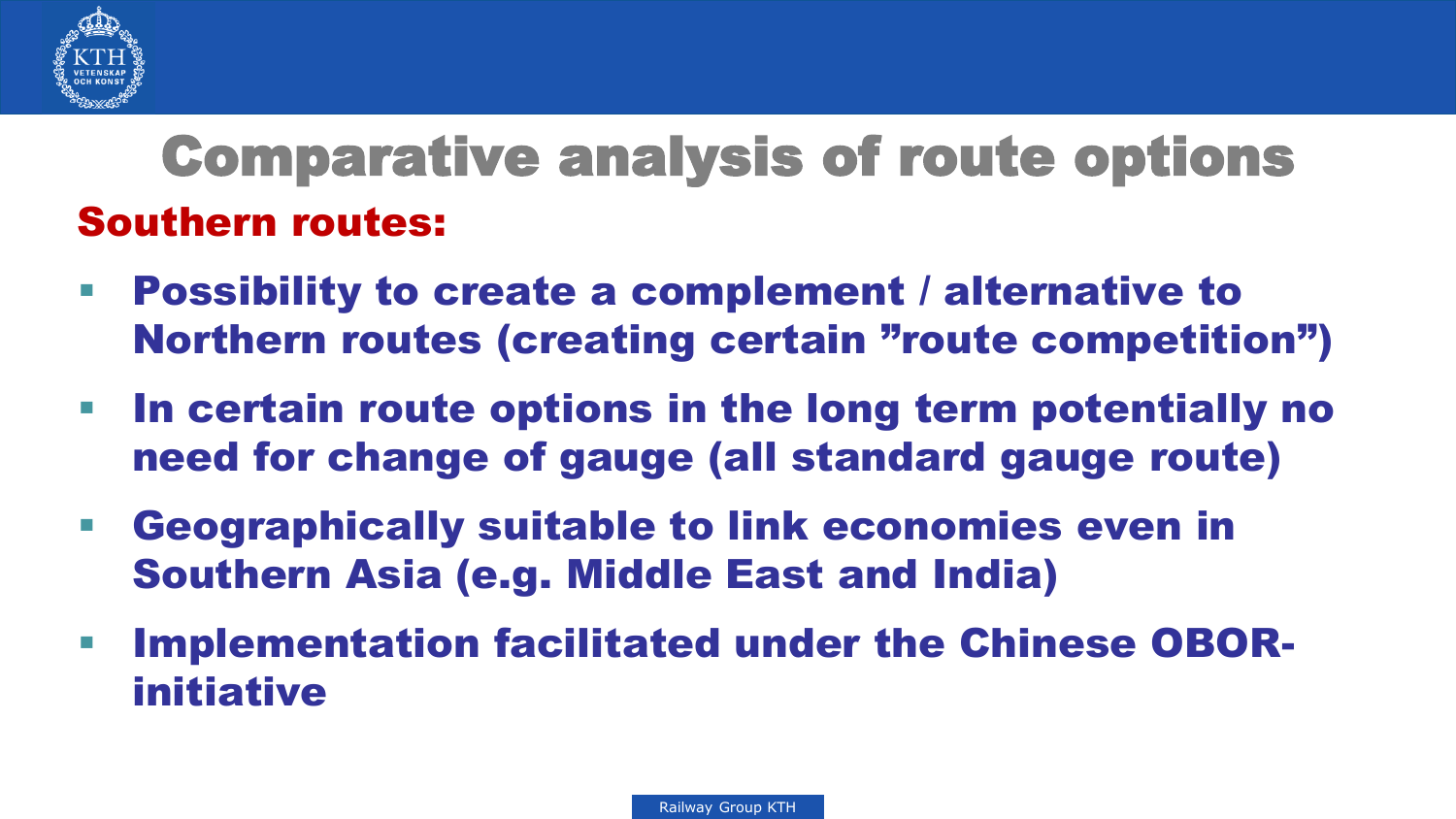

### Southern routes (cont.): Comparative analysis of route options

Challenges: All Southern route options face (often severe) challenges regarding:

- Missing links currently no (convenient) continous rail route EU – China available
- Weak links parts of current rail links are of low standard
- Distances in many cases transport distances EU China are longer via the Southern routes
- **Political instability along certain route sections**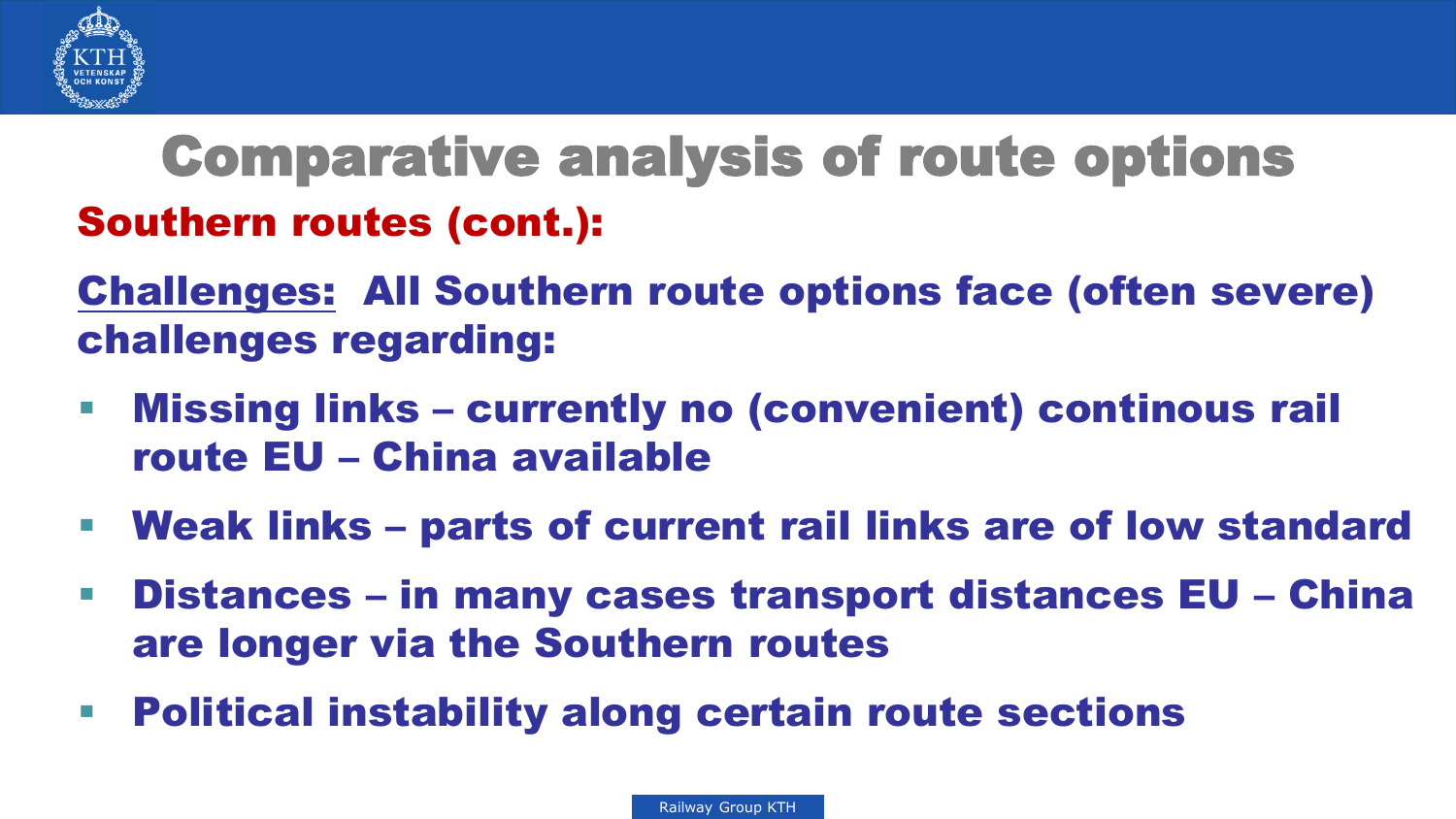

## Southern routes (cont.): Comparative analysis of route options

### Challenges (cont.):

- Topography major mountaineous areas to be passed
- Certain route options require combination with sea transport (across Black Sea and/or Caspian Sea)
- Many border crossings creating interoperability and management issues
- Lack of harmonised regulatory framework
- No common target standard for entire routes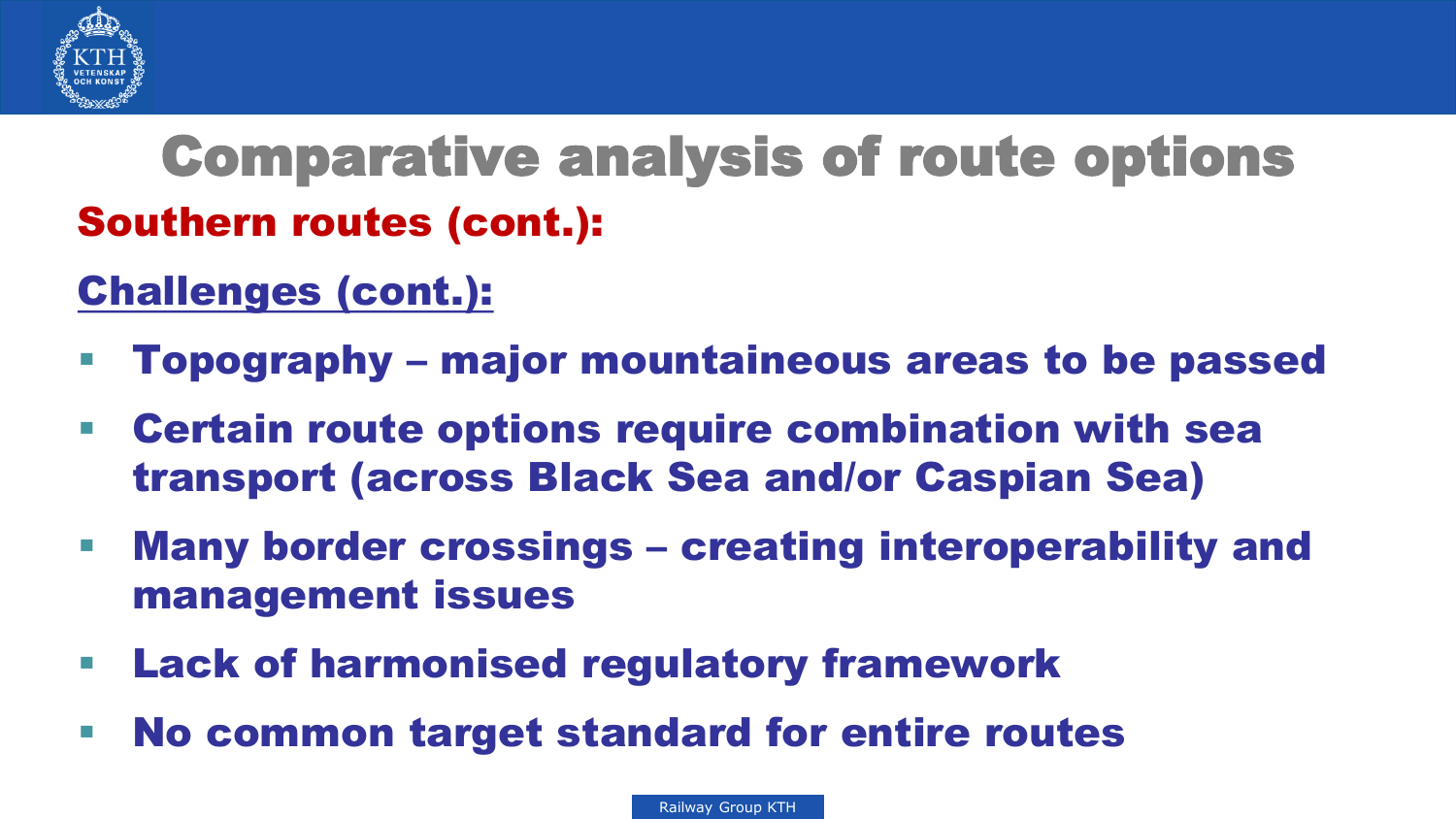

## Connectivity of Euro-Asian rail links with the EU rail network

- Baltic seaports
- EU eastern land border
- Black Sea seaports
- EU-Turkey border
- Eastern Mediterranean seaports

### Entry points EU Rail Freight Corridors concerned

North Sea-Baltic RFC 8

- Med. RFC 6 / North Sea-Baltic RFC 8 / Rhine-Danube RFC 9 / Amber RFC 11
- OEM RFC 7 / Rhine-Danube RFC 9
- OEM RFC 7 / Alp.-Westbalkan RFC 10

OEM RFC 7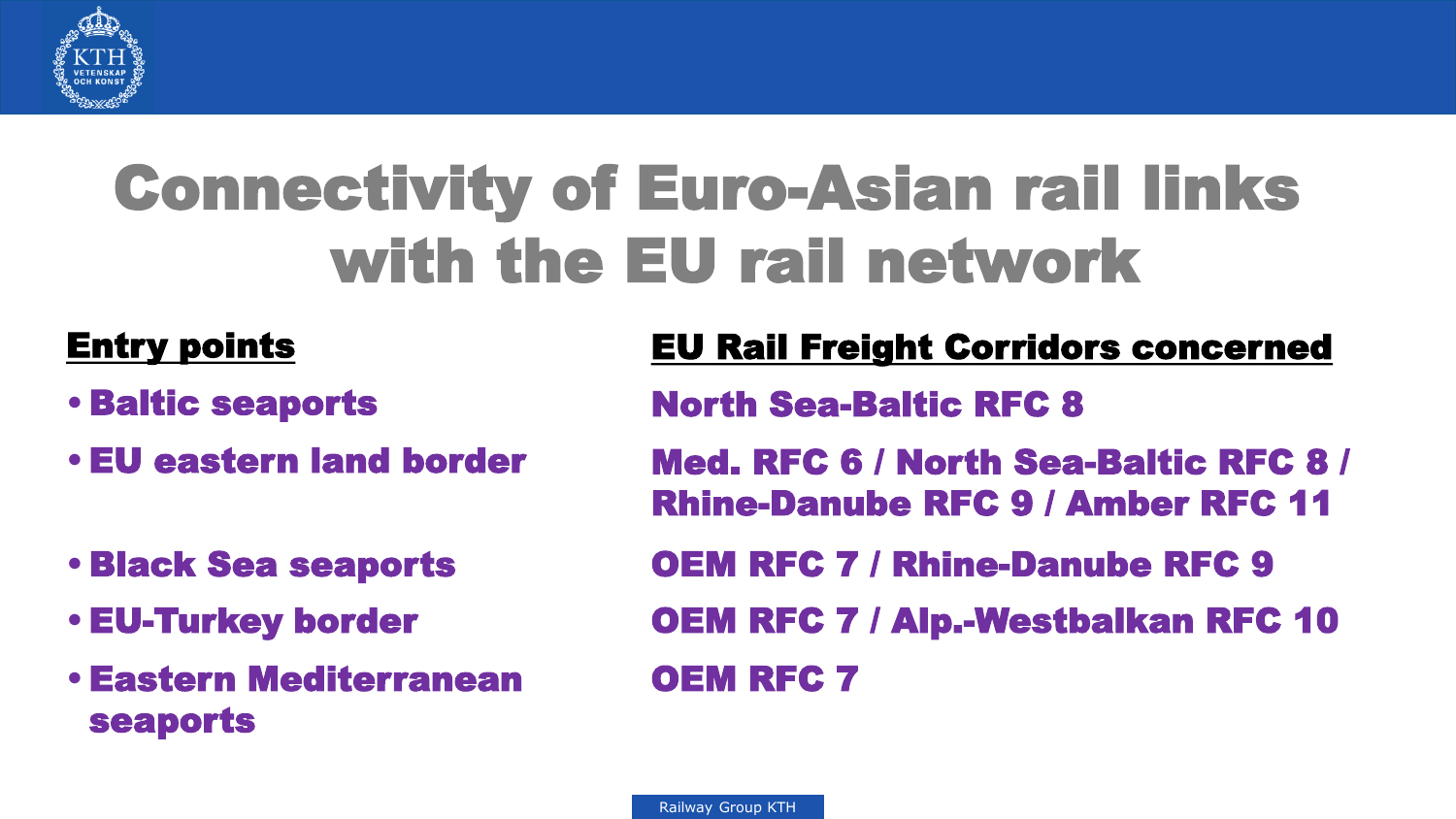

## Connectivity of Euro-Asian routes with the EU TEN-T Network

All major entry points connected by TEN-T network and most also by EU Rail Freight Corridors – but:

- Generally lower technical standard on EU railway lines (esp. train length and axle-load)
- "Incompatible" train parameters hamper efficiency

 $\rightarrow$  Even TEN-T target standard of 740m is "incompatible" with the typical train length of 1000m on Euro-Asian rail routes east of the EU !

Railway Group KTH

- **Transshipment 1520**  $\leftrightarrow$  **1435**
- Border procedures at EU border
- **Border crossings within EU**

**EU railway links are a bottleneck on Euro-Asian rail routes in terms of standard, transport efficiency and reliability !**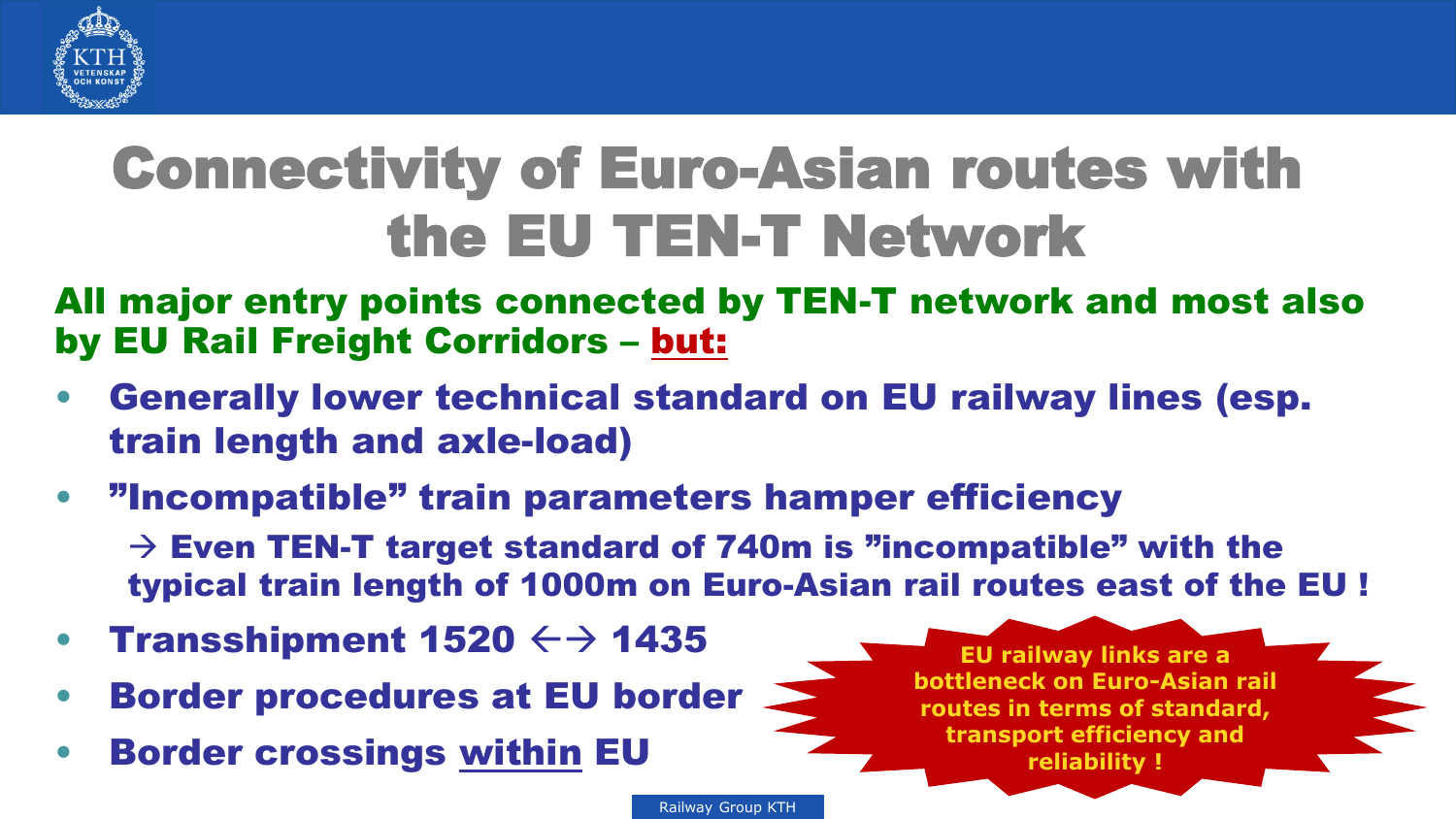

## Recommendations

- $\div$  Improve capacity and operation of transshipment terminals 1520-1435
- $\div$  Solve border crossing issues, i.a. at EU-Turkey border
- Investigate target standard beyond TEN-T and TSI minimum requirements on all relevant rail links in EU to strategic border crossings
- $\div$  Investigate optimised integration and connectivity of 1435- and 1520networks/lines in Central-Eastern Europe
- Develop cooperation with OSJD corridors
- $\div$  Promote EU experience in freight corridor management, i.a. along Euro-Asian Southern routes (many borders)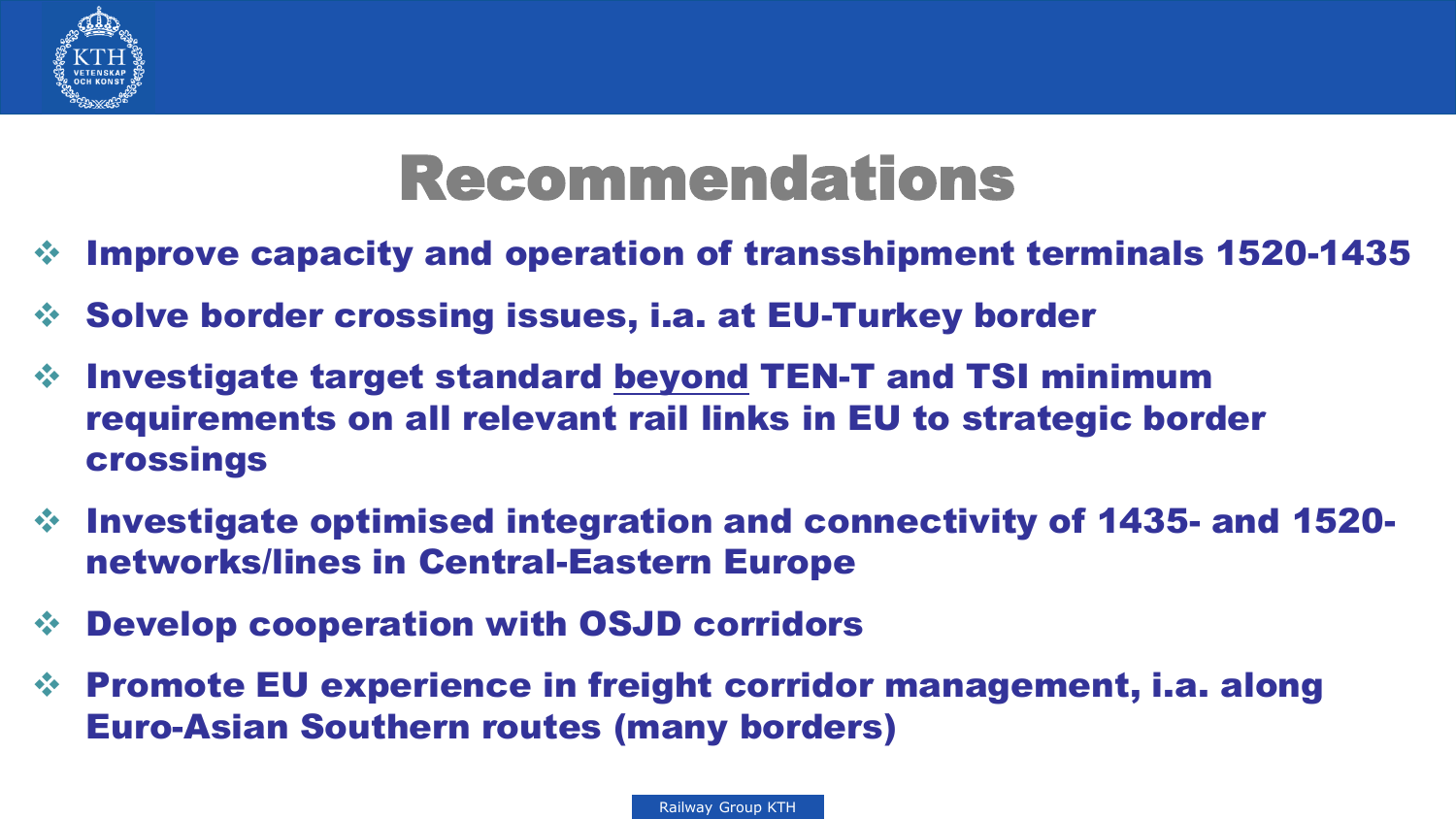

## Recommendations (cont.)

- $\div$  Investigate optimised network connectivity of 1435- and 1520-network in Central-Eastern Europe
	- Rail Baltica new rail network interfaces in Baltic states
	- LHS-line in Poland
	- Broad gauge line in Slovakia extension to Bratislava and Vienna ?
	- Broad gauge systems in Eastern Hungary and Romania

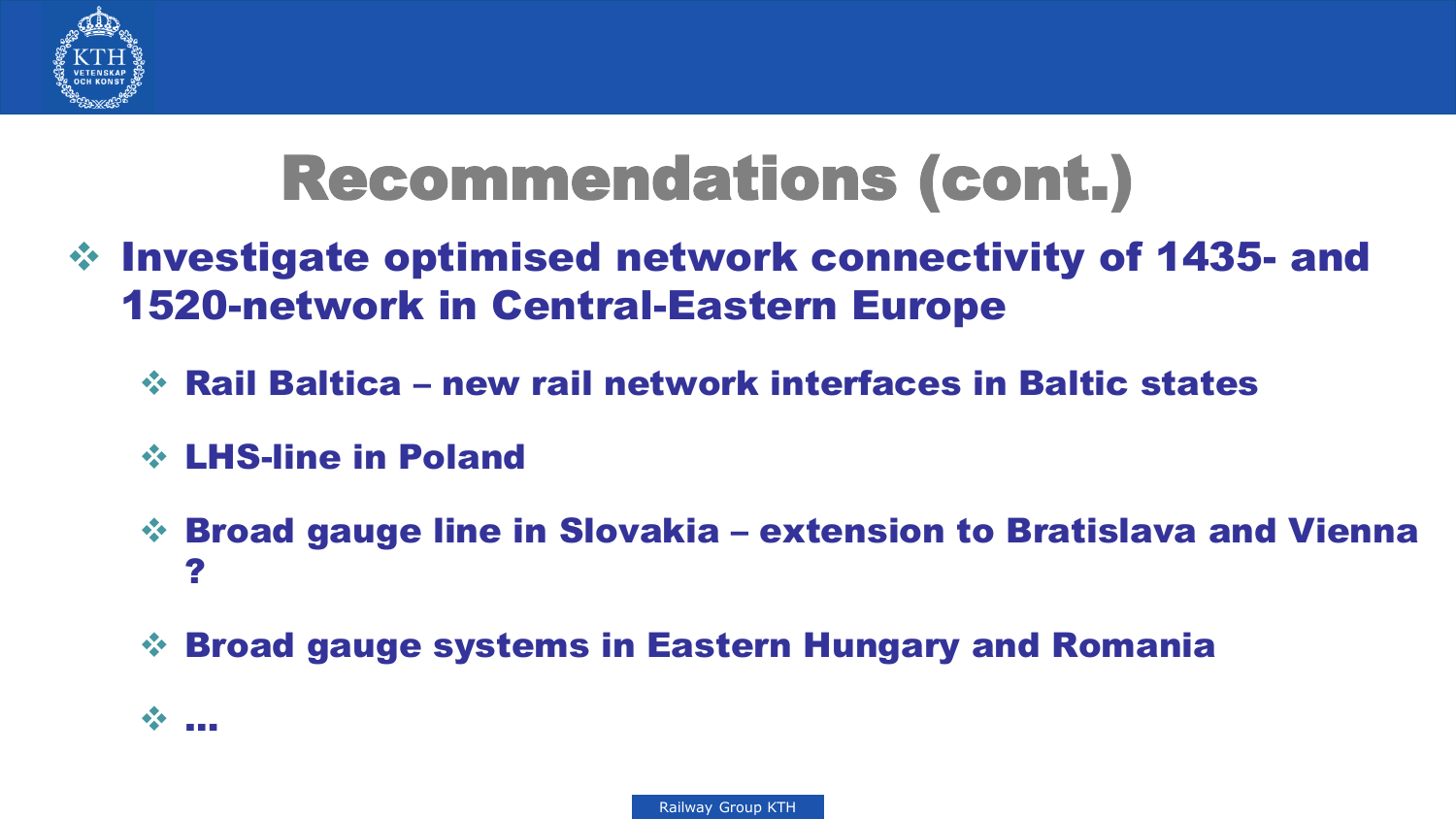

# Corridor concepts along the Euro-Asian rail links

### **EU Rail Freight Corridors OSJD Rail Corridors**





- **Corridors partly overlapping in EU**
- **Cooperation between corridors promoted by:**
	- **Joint Eastern Partnership Declaration, Riga 2015**
	- **Memorandum of Understanding on cooperation in technical, operational and commercial development of OSJD Rail Corridors from 2013**

Railway Group KTH